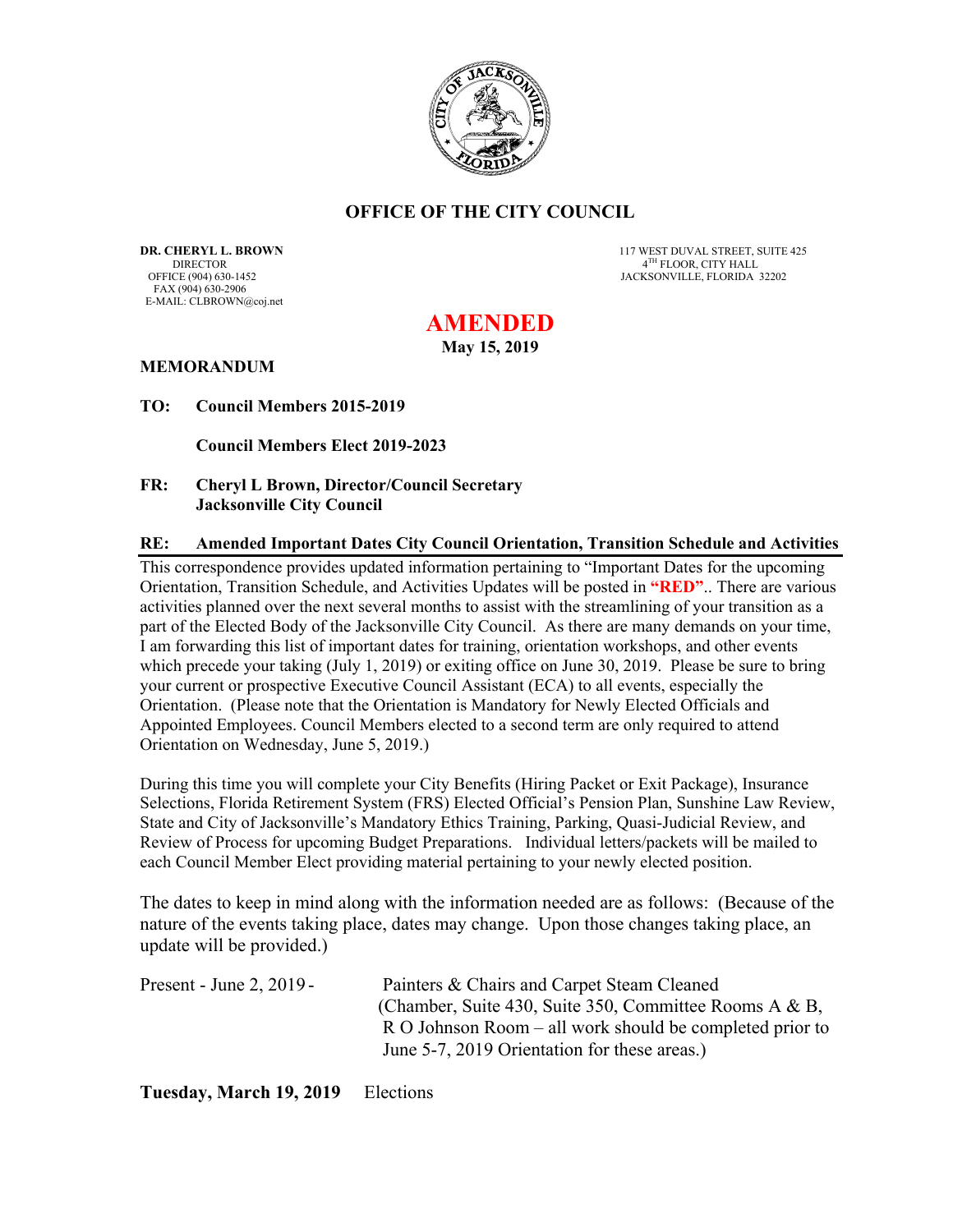|                                                                  | <b>Wednesday, March 20, 2019</b> Standing Committees moved to this date because of Elections<br>on March 19                                                                                                                                                                                         |
|------------------------------------------------------------------|-----------------------------------------------------------------------------------------------------------------------------------------------------------------------------------------------------------------------------------------------------------------------------------------------------|
| <b>Sunday, March 26, 2019</b>                                    | - Certification of Elections – Supervisor of Elections<br>-Email correspondence to Council Member 2015-2019 and<br>Council Members Elect 2109-2023                                                                                                                                                  |
| $11:00$ am $- 12:30$ pm                                          | Wednesday, April 17, 2019 JEA and City Council Luncheon/Workshop (Noticed)<br>Discussion: Annual Report as required by Ord 201<br>Lynwood Roberts Room $-117$ W. Duval Street 1 <sup>st</sup> Floor                                                                                                 |
| Wednesday, May 8, 2019<br>11:30 Lunch                            | City Hall St James Bldg.<br>Noticed Meeting Lunch and Learn                                                                                                                                                                                                                                         |
| Meeting Begins 12 Noon                                           | Discussion: Renew Arlington Zoning Overlay Public<br>Workshop<br>Lynwood Roberts Room $-117$ West Duval Street 1st Floor<br>City Hall St James Bldg                                                                                                                                                 |
| <b>Monday, May 13, 2019</b>                                      | Noticed JPA and City Council Workshop (Noticed) z<br>Discussion: Annual Report – General Update (2018-425-A)                                                                                                                                                                                        |
| <b>CHANGE OF</b><br><b>MTG LOCATION</b><br>$9:00$ am $-10:30$ am | <b>FROM</b><br><b>JAXPORT Cruise Terminal</b><br>9810 August Drive<br>Jacksonville, Florida 32226<br>(Continental Breakfast – will be served)<br><b>RELOCATION OF MEETING TO:</b><br><b>JAXPORT</b><br><b>JAXPORT BOARD ROOM 1st Floor</b><br>2831 Talleyrand Avenue<br>Jacksonville, Florida 32206 |
| <b>Tuesday, May 14, 2019</b>                                     | Elections Run-Off (City of Jacksonville)                                                                                                                                                                                                                                                            |
| TBA May $\_\_$ , 2019                                            | Certification of Elections – Supervisor of Elections                                                                                                                                                                                                                                                |
|                                                                  | -Have Orientation Packets and Notices hand delivered by JSO<br>Sergeant- At-Arms to Council Elect Members or mailed via<br>United States Postal Service on or before this date                                                                                                                      |
| <b>Wednesday, May 15, 2019</b><br>$4:00$ pm<br>$5:00$ pm         | <b>Noticed City Council Meeting (Moved because of Electoins)</b><br><b>City Council Agenda Meeting</b><br><b>City Council Meeting</b><br>117 West Duval Street, 1 <sup>st</sup> Floor City Hall St James Bldg                                                                                       |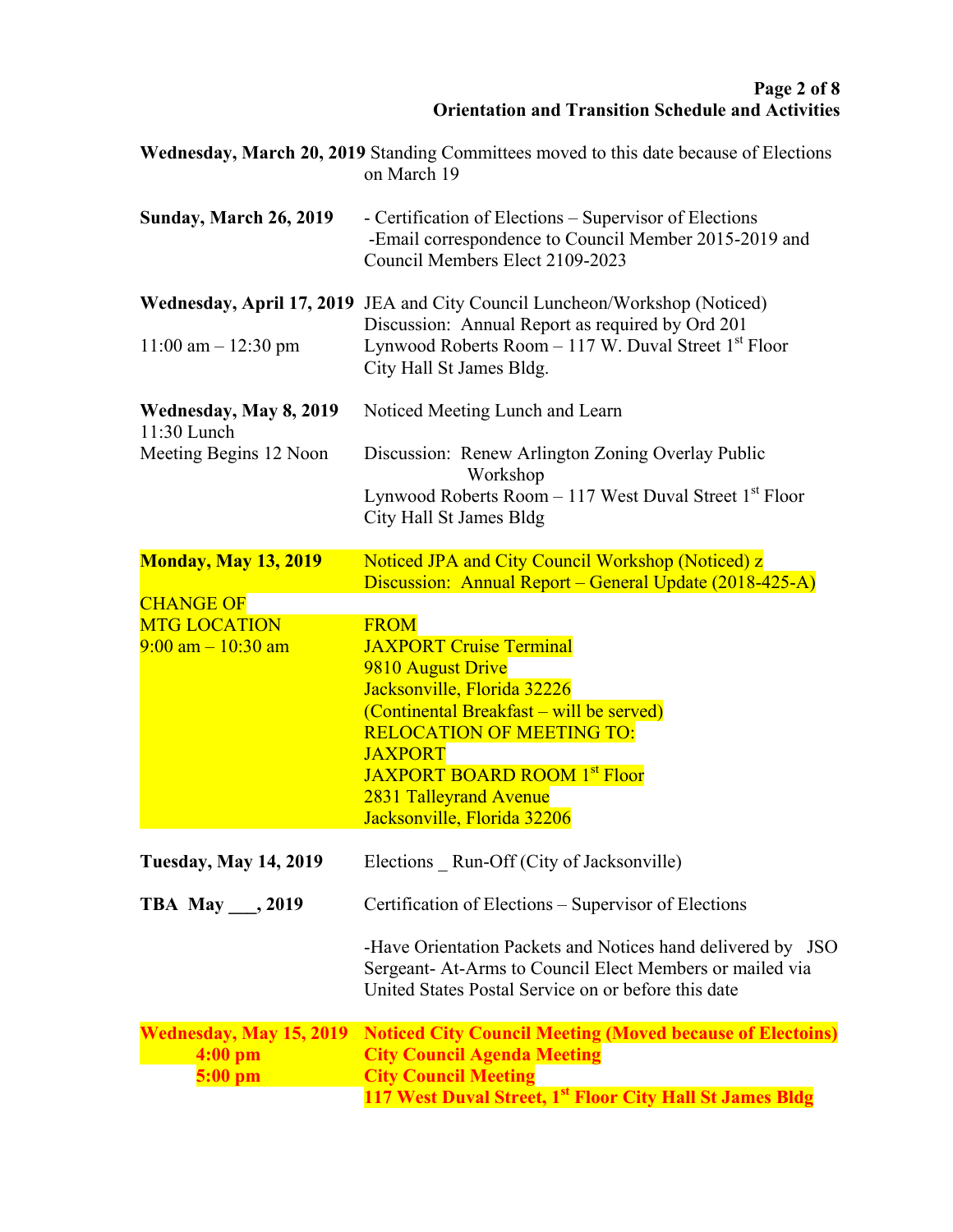| <b>Tuesday, May 28, 2019</b> | <b>Noticed Special Meeting of Council Member Elect-</b>       |
|------------------------------|---------------------------------------------------------------|
| $11:30$ a.m.                 | Vote - Pres. & Vice Pres. Designate 2019-2020;                |
|                              | <b>(NOTE: Meeting of the Council Elect is contingent upon</b> |
|                              | <b>Certification of the Election</b> )                        |
|                              | <b>Official Group, Council Member and Staff Photos 2015-</b>  |
|                              | <b>2019; Official Group, Council Member and Staff Photos</b>  |
|                              | 2019-2023; Combined elected members and Staff Photos          |
|                              | 2015-2023)                                                    |
|                              | (Council Chamber - 117 West Duval Street                      |
|                              | 1 <sup>st</sup> Floor City Hall – St James Bldg.              |

NOTE: Please bring your bio (to be used on our City Council Webpages…an example has been provided for your review and approval) driver's license, social security card, and original birth certificate, and the following information:

- o Your Name/Your Spouse's Name
- o All Phone and Fax Numbers for Council (Public Roster)
	- Cell, Home, Work, etc...
	- Home Business Address for Roster
	- Automobile Tag Number, Make, Mode (All Vehicles)
	- **Now Birthday**
	- Your ECA's Name, Address, Telephone Number and Birthday (If available; If not – deadline 6-10-2019 we must process paperwork, background checks and drug testing.)

| Wednesday, May 30, 2019 | Noticed JAA and City Council Workshop (Noticed)<br>Discussion: Annual Report as required by Ord 201                                                                                  |
|-------------------------|--------------------------------------------------------------------------------------------------------------------------------------------------------------------------------------|
| 11:30 am $-1:00$ pm     | Lynwood Roberts Room $-117$ W. Duval Street 1 <sup>st</sup> Floor<br>City Hall St James Bldg.                                                                                        |
| Tuesday, June 4, 2019   | Employee Services and Intake/ Exit Process (FRS)<br>Elected Officials 2015-2019 and 2019-2023<br>(Council Chamber - 117 West Duval Street)<br>$1st$ Floor City Hall – St James Bldg. |

Details below: DATES BELOW EMBEDDED IN THREAD

The Florida Retirement System (FRS) has agreed to hold two workshops for our Incoming and Outgoing Council Members on Tuesday, June 4, 2019 in the Lynwood Roberts Room. Although FRS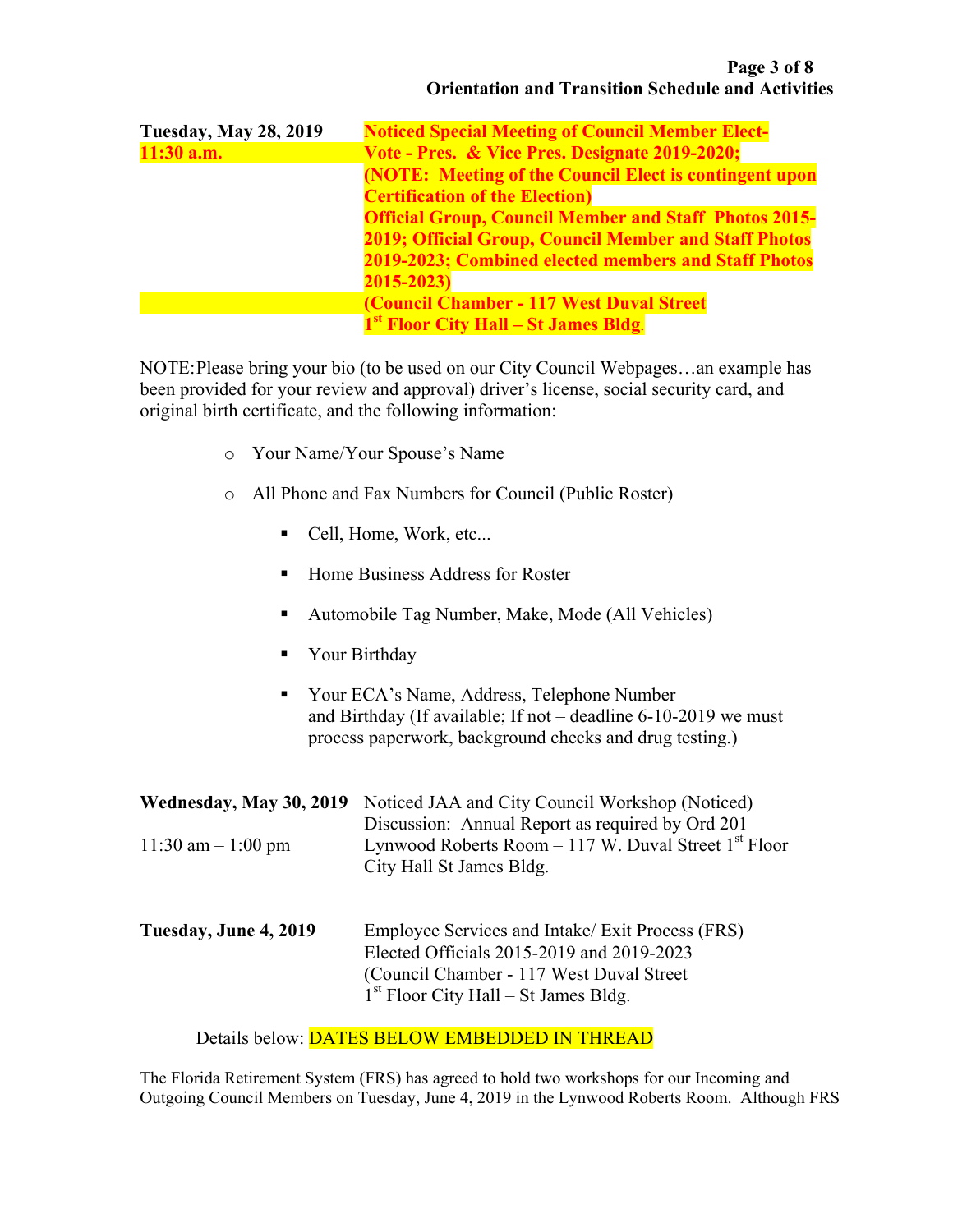will not provide specific information or calculate benefits for individuals at these workshops, they will provide detailed information about plan benefits and will answer general questions to help you plan your future (or current) benefits. Outgoing members will receive contact information for FRS representatives who can provide assistance with individual retirement calculations via telephone and/or email.

In addition to the FRS presentation, a representative from Empower Retirement, the City's facilitator for the Jacksonville Retirement System's (JRS) Defined Contribution (DC) Plan (and the Deferred Compensation (457) accounts) will present information at these workshops. If you select(ed) the JRS DC Plan, or participate (or want to) in the Deferred Comp program (457 **account), you will need to**  attend this presentation. All members of the DC retirement plan are required to attend training. Empowerment's portion should last about an hour.

There are two sessions scheduled for June  $4<sup>th</sup>$ .

9:00 AM – 11:30 AM (FRS will present first, Empower will begin immediately following)

2:30 PM – 5:00 PM (Empower will present first, FRS will begin immediately following)

**Please RSVP to Laura Dyer vai email with the session you will attend no later than April 19th to reserve your spot at one of these two sessions.** 

**NOTE: City Council Employees who are enrolled in the JRS Defined Contribution Plan are required to attend the Empower Retirement portion of one of these two sessions, if they have not attended a previous Empowerment training session.** 

> **(CONTACT: Laura Dyer, Executive Administrator LDyer@coj.net and 904 630 1403**

| Wednesday, June 5, 2019       | <b>ADDED EVENTING SESSION</b>                    |
|-------------------------------|--------------------------------------------------|
|                               | <b>Noticed Day 1 - Orientation Process</b>       |
| <b>New Member Orientation</b> |                                                  |
|                               | Mandatory all members elected to serve 2019-2023 |
|                               | Lynwood Roberts Room - 117 West Duval Street     |
|                               | $1st$ Floor City Hall – St James Bldg.           |
|                               | $8:00$ am $-8:30$ am continental breakfast       |
|                               | 8:30 am -9:00 Cheryl Brown                       |
|                               | 9:00 12:30 Carla Miller                          |
|                               | $12:30 - 1:30$ Lunch                             |

**1:30 – 5:00 Office of General Counsel**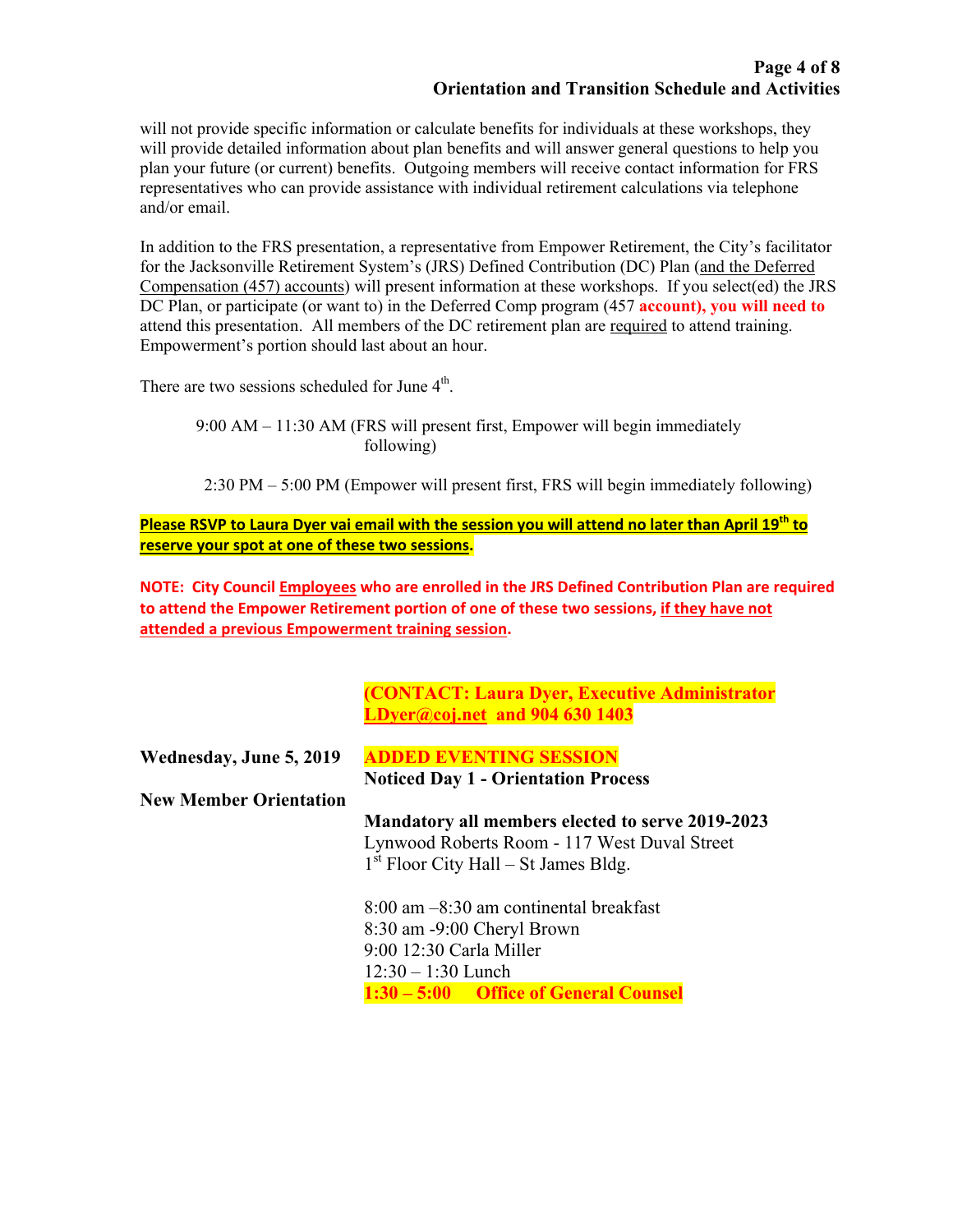## **Orientation and Transition Schedule and Activities**

| Thursday, June 6, 2019               | <b>Noticed Day 2 - New Member Orientation - ADDED</b>                                                                    |
|--------------------------------------|--------------------------------------------------------------------------------------------------------------------------|
|                                      | <b>EVENTING SESSION</b>                                                                                                  |
|                                      | Only those newly elected and not serving a second term are required to attend                                            |
|                                      | <b>Lynwood Roberts Room</b>                                                                                              |
|                                      | $8:00$ am $-8:45$ am continental breakfast                                                                               |
|                                      | 8:45 - 10:30 How a Bill Becomes A Law                                                                                    |
|                                      | 10:30 am - 12:00 am Mock Meeting Chamber In Action                                                                       |
|                                      | <b>Mandatory Training</b>                                                                                                |
|                                      | <b>Cheryl Brown/Carol Owens/</b><br><b>Jessica Matthews</b>                                                              |
|                                      | $12:00$ noon $-1:00$ pm Lunch                                                                                            |
| $1:00 \text{ pm } -5:00 \text{ pm }$ | <b>ADDED EVENING SESSION - Budget (Council Auditor's</b>                                                                 |
|                                      | <b>Office and COJ Budget Officer), City CAO, Chair of DDI,</b>                                                           |
|                                      | and other executives from key departments                                                                                |
| Thursday, June 6, 2019               | <b>Installation and Investiture information due</b>                                                                      |
|                                      | <b>Each Council Member Elect 2019-2023 will receive 50</b>                                                               |
|                                      | invitations for distribution. Please provide the names and                                                               |
|                                      | address in electronic format to Paula Shoup at                                                                           |
|                                      | PShoup@coj.net by 1:00 pm on June 6, 2019. Electronic<br>invitation will be forwarded to each Council Member Elect       |
|                                      | to share with their constituents. INVITATIONS ARE NOT                                                                    |
|                                      | required for attendance. Reserved seating only for Council                                                               |
|                                      | <b>Members immediate family members; A list will be created</b>                                                          |
|                                      | for Council Members families to be seated in the reserved                                                                |
|                                      | area. Please provide names to for seating to Carol Owens                                                                 |
|                                      | at <b>COwens</b> @coj.net.<br>Additionally, more details will be provided on this event                                  |
|                                      | which will be held on June 27, 2019-5:00 p.m. from                                                                       |
|                                      | <b>CLBrown@coj.net</b>                                                                                                   |
| Thursday, June 6, 2019               | <b>Social Activity</b>                                                                                                   |
| $6:00 \text{ pm} - 10 \text{ pm}$    | <b>TBA</b>                                                                                                               |
|                                      |                                                                                                                          |
| <b>Friday, June 7, 2019</b>          | <b>CHANGES ECA's Morning at City Hall - Afternoon JU</b><br><b>Noticed Day 3 - Executive Council Assistants Training</b> |
|                                      | <b>Staff ONLY - Public Noticing and Notification- Records,</b>                                                           |
|                                      | <b>Equipment and usage MANDATORY ATTENDANCE -</b>                                                                        |
|                                      | <b>ALL ECA's New and Returning Management Retention</b>                                                                  |
|                                      | <b>Orientation and Training (ALL Current and Existing)</b>                                                               |
|                                      | <b>Lynwood Roberts Room 117 West Duval Street</b>                                                                        |
|                                      | 1 <sup>st</sup> Floor City Hall – St James Bldg.                                                                         |
|                                      | 8:00 am - 8:30 am continental breakfast                                                                                  |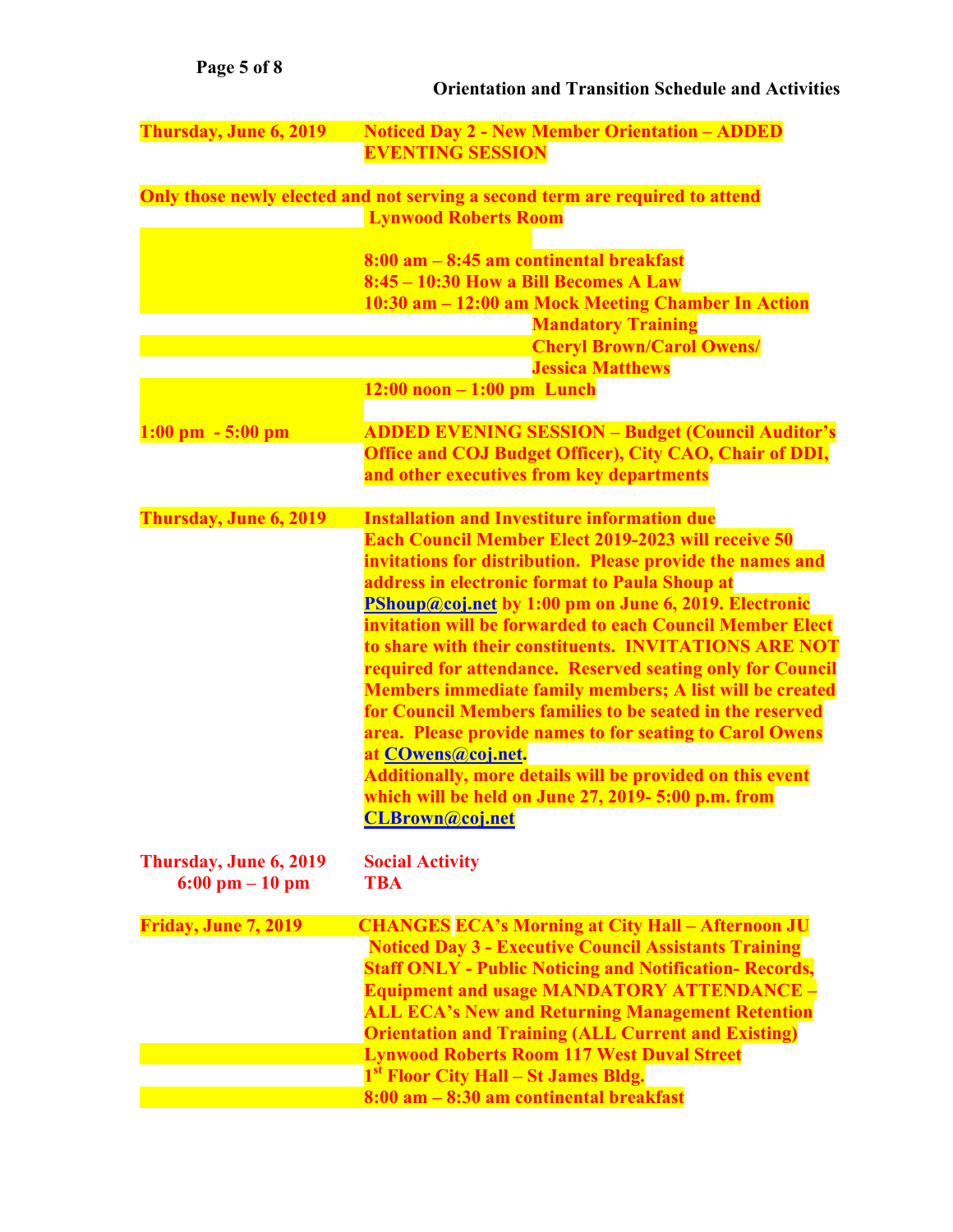# **8:30 am – 12:00 pm Mandatory Training**

| Friday, June 7, 2019                | <b>CHANGES ECA's Morning at City Hall - Afternoon JU</b>                   |
|-------------------------------------|----------------------------------------------------------------------------|
| $1:00 \text{ pm} - 3:00 \text{ pm}$ | <b>Noticed Executive Council Assistants will attend the 2<sup>nd</sup></b> |
|                                     | <b>Half of the</b>                                                         |
|                                     | <b>Training – (Introduction to Independent Authorities,</b>                |
|                                     | <b>Constitutional Officers, etc.</b> )                                     |
|                                     | <b>Jacksonville University - Public Policy Institute</b>                   |
|                                     | <b>Davis College of Business. – First Floor</b>                            |
|                                     | <b>2800 University Blvd North</b>                                          |
|                                     | Jacksonville, Florida 32211                                                |
|                                     | <b>(Open to the Public)</b>                                                |

| Friday, June 7, 2019         | <b>Noticed ADDED SESSION FOR COUNCIL MEMBERS</b><br><b>ELECT Outside Activity – Community Engagement</b><br><b>Hosted By: CP Aaron Bowman, JU Public Policy Institute</b>                                 |
|------------------------------|-----------------------------------------------------------------------------------------------------------------------------------------------------------------------------------------------------------|
| $8:30$ am $-9:00$ am         | <b>Contential Breakfast - Registration</b>                                                                                                                                                                |
| $9:00$ am $-3:00$ pm         | <b>Jacksonville University - Public Policy Institute</b><br><b>Davis College of Business. – First Floor</b><br><b>2800 University Blvd North</b><br>Jacksonville, Florida 32211<br>(Open to the Public)   |
| June 26 - December 30, 2019  | Renovation of Council Chamber,<br>Committee Rooms, Lynwood Roberts, Conf Rooms                                                                                                                            |
| June 26 – July 3, 2019       | Painters & Carpet Cleaners – Suite 425                                                                                                                                                                    |
| Wednesday, June 26, 2019     | Deadline for moving boxes to storage<br>$\overline{\phantom{0}}$<br>Deadline for returning City issued inventory/equipment<br>Installation Set-up and Walk through Jacoby Hall                            |
| Thursday, June 27, 2019      | Noticed 2019 City Council Investiture and Installation of<br>Officers<br>Jacoby Hall- Times Union Performing Arts Center<br>Time: 5:00 PM<br>Arrival: 3:45 PM<br>Details will be provided at a later date |
| <b>Friday, June 28, 2019</b> | Moving Company to relocate offices<br>Close out – Records Management Retention                                                                                                                            |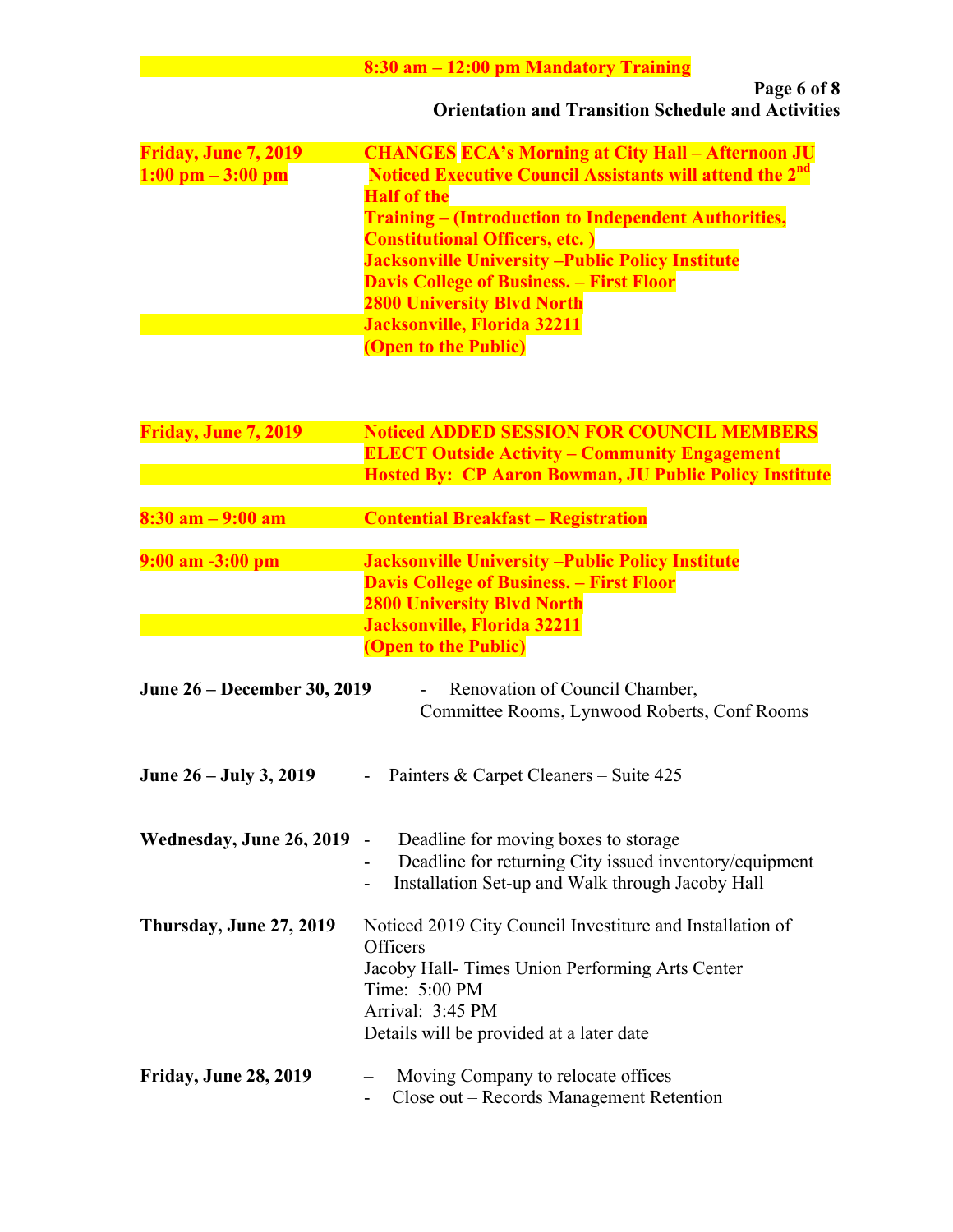### **Page 7 of 8 Orientation and Transition Schedule and Activities**

| <b>Friday, June 28, 2019</b>                                          | Computer, phone lines – relocated $(5:00 \text{ p.m.})$<br>Phone lines etc. disconnected at Council Members<br>homes/offices (those with term limited or not returning.)<br>New Office Assignments posted with nameplates (5:00<br>$p.m.$ )<br>Pending Legislation – verify and make necessary changes<br>$\overline{\phantom{0}}$<br>for Districts and Council Representation<br>Assign and post Council Members to Webpage with bios<br>$\overline{\phantom{a}}$ |
|-----------------------------------------------------------------------|--------------------------------------------------------------------------------------------------------------------------------------------------------------------------------------------------------------------------------------------------------------------------------------------------------------------------------------------------------------------------------------------------------------------------------------------------------------------|
| <b>Sunday, June 30, 2019</b>                                          | Activation of new phone systems and total conversion by<br>July 1, 2019 (City Hall St James changes from 630 to 255 and<br>receives new numbers- part of Citywide Enterprise Solution)                                                                                                                                                                                                                                                                             |
| <b>Monday, July 1-14, 2019</b><br>$8:00 \text{ am} - 5:00 \text{ pm}$ | New Members Access to Office (Limited Staff - On<br><b>Summer Break)</b><br>-Council Members 2019-2023 Report to Conf Room A<br><b>City Hall St James 4th Floor</b><br>Officially open - Members can move into assigned offices -<br>Keys, badges, business cards, stationary (placed in office)<br>etc, will be provided                                                                                                                                          |
| <b>Monday, July 1 - 14, 2019</b>                                      | <b>City Council on Vacation Summer Break-No Standing</b><br>L,<br><b>Committee or Regularly Schedule Council Meetings</b>                                                                                                                                                                                                                                                                                                                                          |
| Thursday, July 4, 2019                                                | - All Government Offices - Closed Independence Day                                                                                                                                                                                                                                                                                                                                                                                                                 |
| <b>Monday, July 15, 2019</b><br><b>TBA</b>                            | Noticed Special Mtg. of Council - Mayor's Budget<br>$\overline{\phantom{0}}$<br>Address<br>Immediately before NCSPHS Committee                                                                                                                                                                                                                                                                                                                                     |
| <b>Monday, July 15, 2019</b>                                          | Noticed Standing Committee Meetings Begin<br>$\overline{\phantom{0}}$                                                                                                                                                                                                                                                                                                                                                                                              |
| <b>Tuesday, July 23, 2019</b>                                         | Noticed First Council Meeting for 2019-2023 Council<br>$\overline{\phantom{0}}$                                                                                                                                                                                                                                                                                                                                                                                    |
| 4:00 PM                                                               | Council Agenda Meeting                                                                                                                                                                                                                                                                                                                                                                                                                                             |
| 5:00 PM                                                               | <b>Council Meeting</b>                                                                                                                                                                                                                                                                                                                                                                                                                                             |